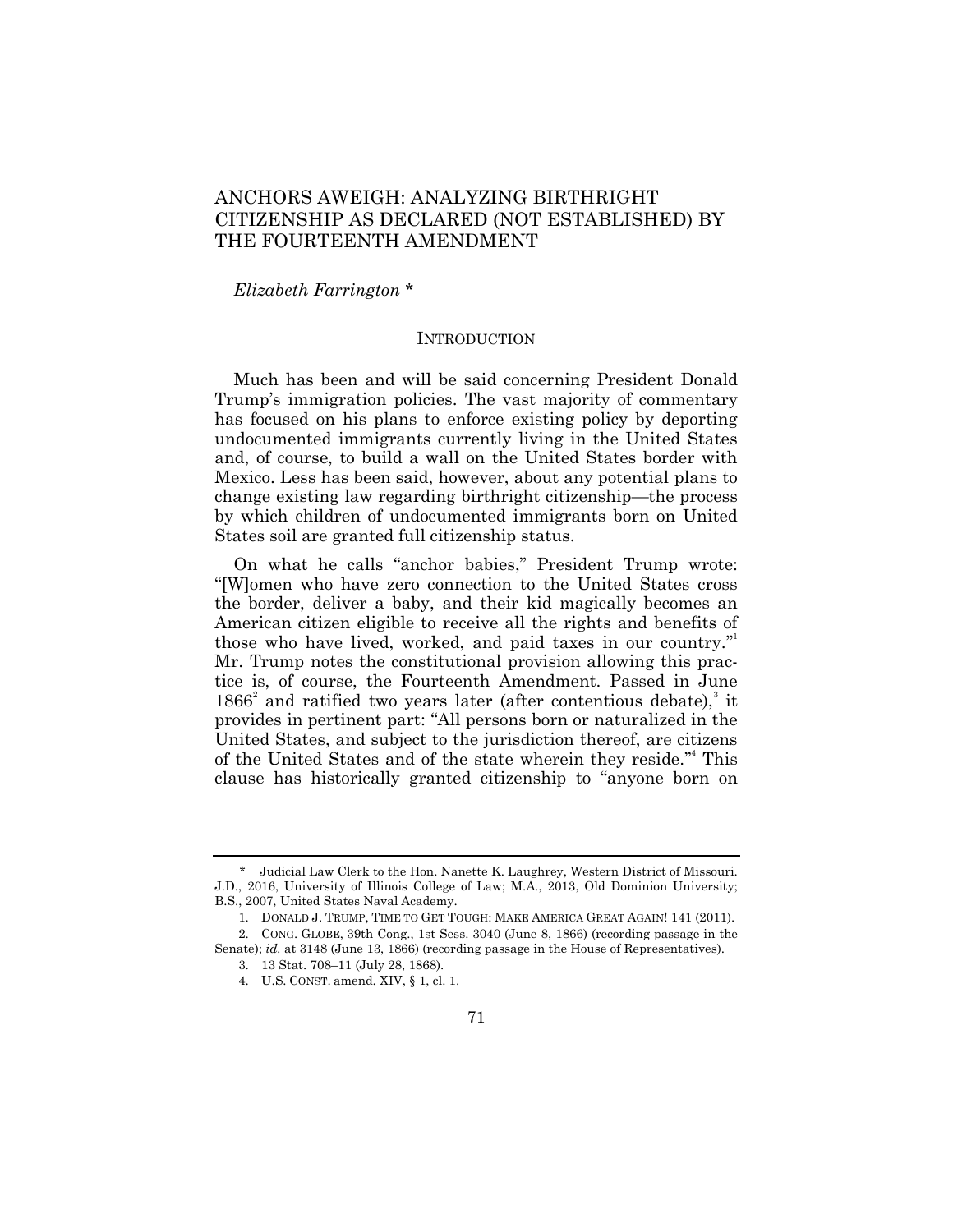72 UNIVERSITY OF RICHMOND LAW REVIEW [Vol. 51:71

American territory, no matter their national origin, ethnicity, or station in life."<sup>5</sup>

Relatively recently, this interpretation has come under fire. Some scholars believe we must repeal this clause due to policy concerns surrounding immigration and undocumented immigrants. Others argue that we could remove the promises of birthright citizenship without repealing the clause or the amendment; they argue that we have misinterpreted this clause.<sup>6</sup> This is not merely a scholarly debate; the Pew Institute estimates nearly 300,000 children were birthed into citizenship under this clause in 2013.<sup>7</sup> Though President Trump espoused his views on the issue loudest and most often, every presidential candidate—on both sides of the aisle—spoke publicly about birthright citizenship.<sup>8</sup> This essay aims to analyze this debate without regard to political party or current policy implications. Rather, this essay will seek to find its own answer to the growing birthright citizenship debate, drawing on primary sources from the time it was passed (and applied to a few nineteenth century cases after the Reconstruction Amendments were passed).

The amendment was passed in response to, inter alia, the *Dred Scott* decision denying citizenship to former slaves; $\delta$  in that respect, the citizenship clause was perhaps included to guarantee the right to citizenship for all newly freed African Americans born within United States borders. Although this clause seemed to put forth a straightforward test, that anyone born within the country's borders is a citizen, some argue it was passed *only* to grant citizenship to former slaves freed by the Thirteenth Amendment and that full birthright citizenship is not warranted.<sup>10</sup>

<sup>5.</sup> Gerald Walping, David B. Rivkin, Jr. & John C. Yoo, *Birthright Citizenship: Two Perspectives*, 17 ENGAGE 21 (Feb. 2016).

<sup>6.</sup> *See id.* at 21–22; Walping et al., *supra* note 5, at 18–21; John C. Eastman, *We Can Apply the 14th Amendment While Also Reforming Birthright Citizenship*, NAT'L REV. (Aug. 24, 2015, 4:00 AM), http://www.nationalreview.com/article/422960/birthright-citizenshipreform-it-without-repealing-14th-amendment; Peter Schuck, *Birthright of a Nation*, N.Y. TIMES (Aug. 13, 2010), http://www.nytimes.com/2010/08/14/opinion/14schuck.html? $r=1$ .

<sup>7.</sup> Jeffrey S. Passel & D'Vera Cohn, *Number of Babies Born in U.S. to Unauthorized Immigrants Declines*, PEW RESEARCH (Sept. 11, 2015), http://www.pewresearch.org/facttank/2015/09/11/number-of-babies-born-in-u-s-to-unauthorized-immigrants-declines/.

<sup>8.</sup> *See* Mark Murray, *Where the GOP 2016 Candidates Stand on Birthright Citizenship*, MSNBC (Aug. 18, 2015, 3:39 PM), http://www.msnbc.com/msnbc/where-the-gop-2016-candidates-stand-birthright-citizenship.

<sup>9.</sup> Scott v. Sanford, 60 U.S. (19 How.) 393 (1856), *superseded by constitutional amendment,* U.S. CONST. amend. XIV.

<sup>10.</sup> *Id.* at 406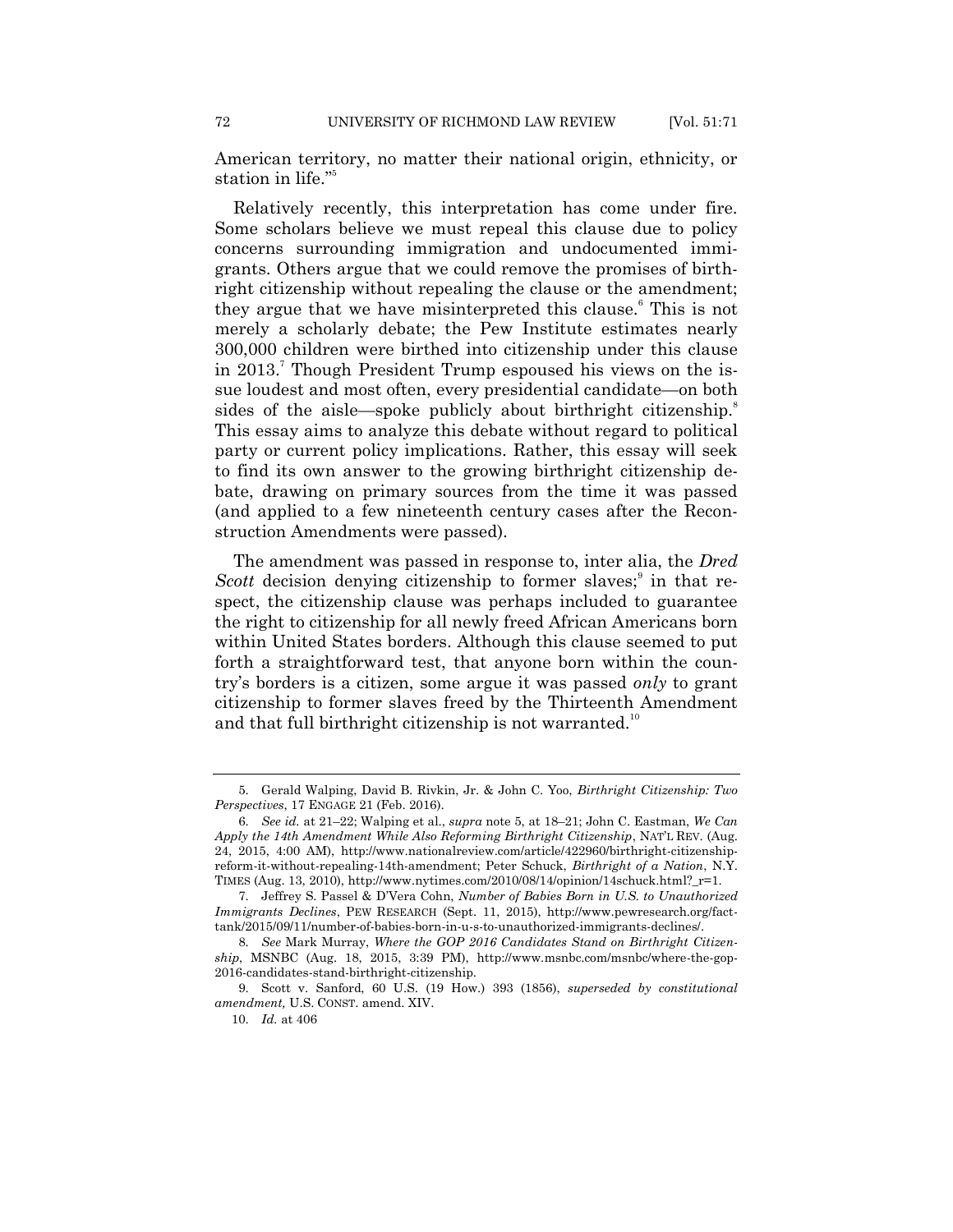#### 2017] BIRTHRIGHT CITIZENSHIP 73

This essay argues that birthright citizenship is in accordance with both the original intent and public understanding of the Fourteenth Amendment's citizenship clause. Furthermore, it argues that Congress' inclusion of the clause was not to *change* the definition of citizenship, but rather to affirm the practice established long before Reconstruction. For that reason, Part I will briefly address the early English common law of *jus solis*<sup>11</sup> (citizenship defined by soil) and the other option available after the revolution, *jus sanguinis*<sup>12</sup> (citizenship defined by blood). Part I will also analyze the effect of *Dred Scott v. Sanford*, where Chief Justice Taney struck down the Compromise of 1850 and held that slaves could never be citizens despite their birth on U.S. soil.<sup>13</sup>

Next, and most importantly, this essay will turn to Reconstruction in Part II. Specifically, it will analyze Attorney General Bates' 1862 opinion regarding the citizenship of a free, black ship master, providing unique insight into the question of citizenship prior to formal Reconstruction. Next, drawing on the citizenship clause debates surrounding both the Civil Rights Act and the clause in the amendment itself, this essay will address the "framers' intent" standard, insofar as anyone can surmise such intent from the text of debates and speeches alone. Finally, Part III will look to Reconstruction-era legal scholarship to provide insight on public meaning and then to instances following Reconstruction when the Supreme Court or lower courts applied or interpreted birthright citizenship immediately after the Fourteenth Amendment was ratified.

Using all of the above, this essay will outline the absurdity of the birthright citizenship debate. That is, the historical analysis proves that the clause was enacted with, at the very least, full acknowledgement of the effect of guaranteeing birthright citizenship and, in some cases, shows the explicit intent to do so. This paper argues the clause was included to overrule *Dred Scott* and was intended to reach beyond newly freed slaves and their children; it was included not to expand citizenship, but to declare and ensure *jus solis* remained the supreme law of the land.

<sup>11.</sup> *Jus Soli*, BLACK'S LAW DICTIONARY (10th ed. 2014).

<sup>12.</sup> *Jus Sanguinis*, BLACK'S LAW DICTIONARY (10th ed. 2014).

<sup>13.</sup> 60 U.S. at 397–99, 427.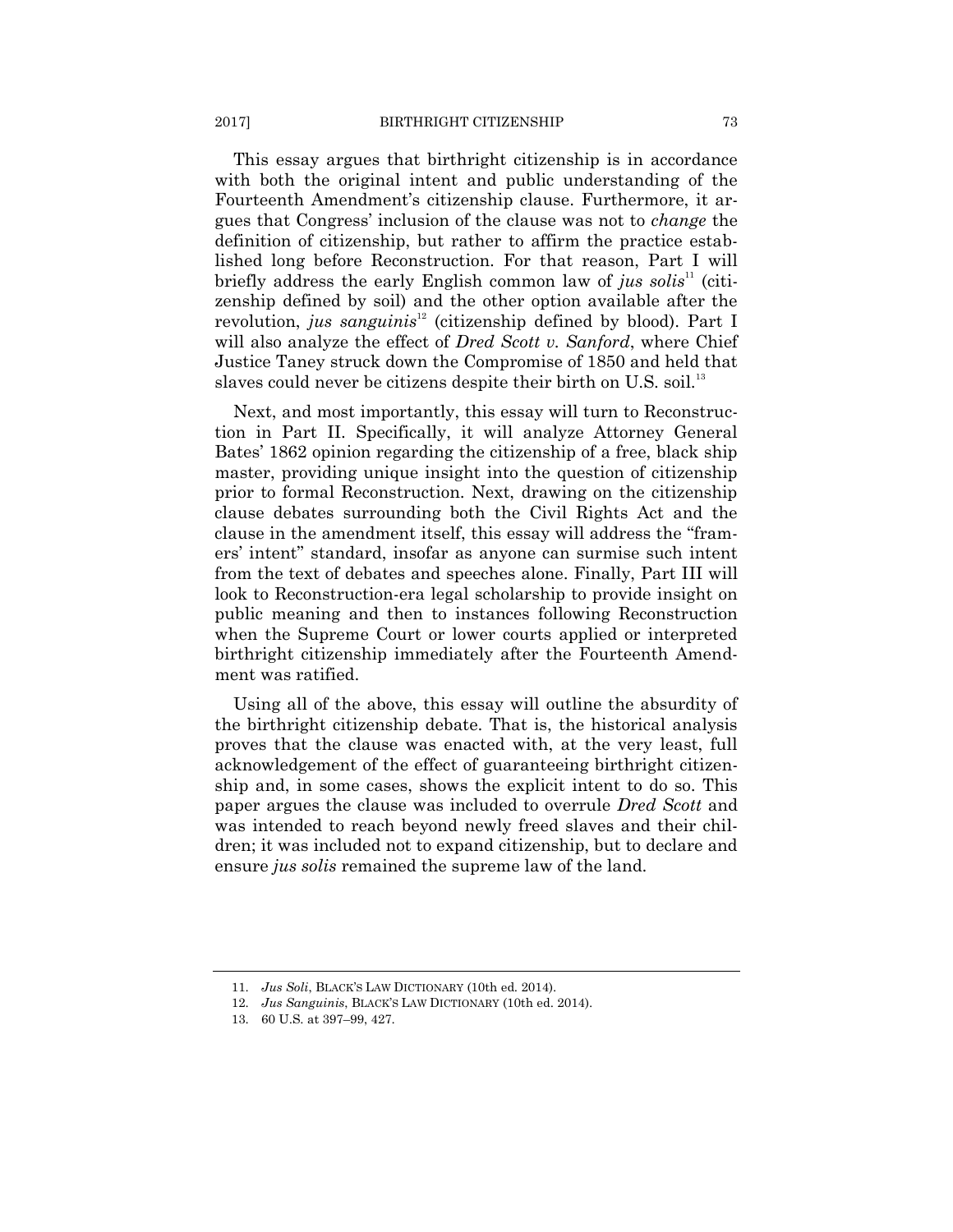### I. LAYING THE GROUNDWORK: HOW DID WE GET HERE?

### A. *English Common Law: The First United States Citizens and the Doctrine of* Jus Solis

Citizenship was one of the many doctrines early American courts adopted from the English Common Law. According to Blackstone: "The children of aliens, born here in England, are generally speaking, natural-born subjects, and entitled to all the privileges of such."<sup>14</sup> Across the ocean, then, "[w]ith the exception of a few years before the Civil War, the United States followed the British rule of *jus solis* (citizenship defined by birthplace), rather than the rule of *jus sanguinis* (citizenship defined by that of parents) that prevails in much of continental Europe."<sup>15</sup>

This doctrine is seen throughout English and American common law cases;<sup>16</sup> most notably in *Calvin's Case*,<sup>17</sup> "one of the most important English common-law decisions adopted by courts in the early history of the United States.<sup>"18</sup> In *Calvin's Case*, the court addressed the question of whether persons born in Scotland, following the descent of the English crown to the Scottish King James VI, would be considered "subjects" in England.<sup>19</sup> The court found that persons born on sovereign land, no matter the status of his or her parents, were "natural subjects."<sup>20</sup> This decision established "the American common-law rule of birthright citizenship."<sup>21</sup>Across the pond, the United States Supreme Court cited *Calvin*'s *Case* and found that "[n]othing is better settled at the common law than the doctrine that the children even of aliens

<sup>14.</sup> 1 WILLIAM BLACKSTONE, COMMENTARIES ON THE LAWS OF ENGLAND 373 (1765); *see also* JAMES KENT, 2 COMMENTARIES ON AMERICAN LAW 33 (3rd ed. 1827) ("Natives are all persons born within the jurisdiction of the United States.‖); WILLIAM RAWLE, A VIEW OF THE CONSTITUTION OF THE UNITED STATES OF AMERICA 86 (2d ed. 1829) ("[E]very person born within the United States, its territories or districts, whether the parents are citizens or aliens, is a natural born citizen in the sense of the Constitution.").

<sup>15.</sup> Walping et al., *supra* note 5.

<sup>16.</sup> *But see Mark Shawhan, "By Virtue of Being Born Here": Birthright Citizenship and the Civil Rights Act of 1866*, 15 HARV. LATINO L. REV. 1, 6 (2012) (discussing a "Consensualist Alternative" to this doctrine).

<sup>17.</sup> Calvin v. Smith, 77 Eng. Rep. 377 (K.B. 1608).

<sup>18.</sup> Polly J. Price, *Natural Law and Birthright Citizenship in Calvin's Case (1608)*, 9 YALE J.L. & HUMAN. 73, 74 (1997).

<sup>19.</sup> *Id.* at 73.

<sup>20.</sup> *Calvin*, 77 Eng. Rep. at 383 ("By all which it evidently appeareth, that they that are born under the obedience, power, faith, ligealty, or ligeance of the King, are natural subjects, and no aliens.").

<sup>21.</sup> *See* Price, *supra* note 18, at 74.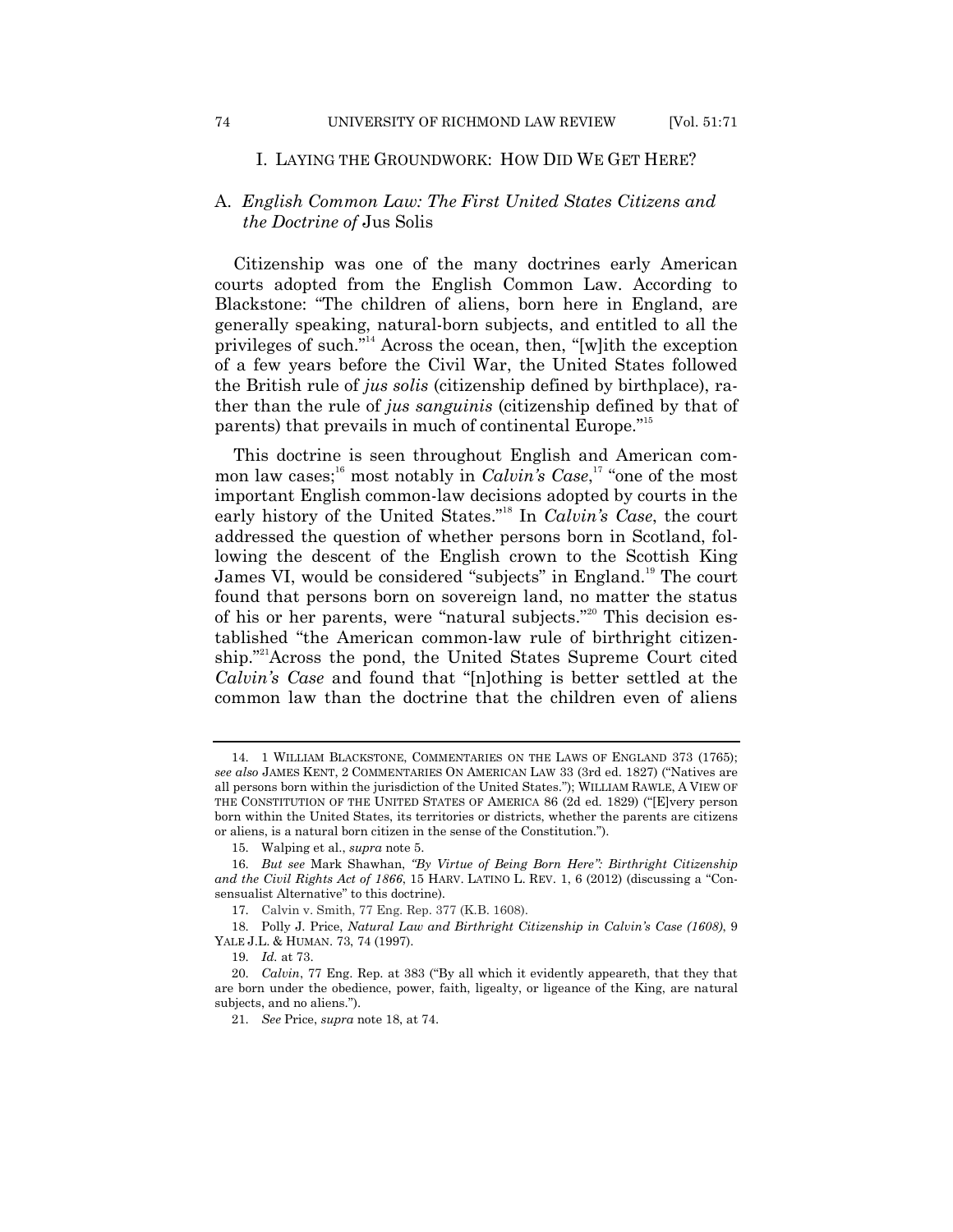born in a country, while the parents are resident there under the protection of the governments, and owing a temporary allegiance thereto, are subjects by birth."<sup>22</sup> This case remains good law, and is cited to this day. $^{23}$ 

## B. *Dred Scott and the Court's Role in the Civil War*

In 1820, President James Monroe signed the Missouri Compromise, $24$  "which prohibited slavery in all of the federal territories north and west of the state of Missouri."<sup>25</sup> Fourteen years later, enter Dred Scott, a slave belonging to a United States Army surgeon.<sup>26</sup> That surgeon, Dr. Emerson, took Scott with him to Illinois and to present day Minnesota, an area covered by the Missouri Compromise's prohibition on slavery.<sup>27</sup> Mr. Scott later attempted to buy his freedom, and when Dr. Emerson's wife refused (Dr. Emerson himself having died), Scott sued for his freedom.<sup>28</sup> After lengthy legal battles, Scott's case (now in the form of *Scott v. Sandford*) eventually made its way to the United States Supreme Court. This decision is taught in every law school in the country and widely discussed in constitutional scholarship,<sup>29</sup> largely due to its timeliness (immediately before the Civil War), its implications, and the nature of the opinion itself, with each of the nine justices penning an opinion. Chief Justice Taney's majority opinion, despite finding that the Court lacked jurisdiction, found that slaves were ineligible for citizenship and denied Scott his freedom.<sup>30</sup> Taney did not discuss the doctrine of *jus soli*, nor did he find the place of Scott's birth relevant. Rather, he found that black Americans were excluded altogether from citizenship on account of their race and status. Justices Curtis dissented (as

<sup>22.</sup> Inglis v. Tr. of Sailor's Snug Harbor, 28 U.S. (3 Pet.) 99, 164 (1830).

<sup>23.</sup> *See, e.g.*, Tuaua v. United States, 788 F.3d 300, 304 (D.C. Cir. 2015) (citing *Inglis*, 28 U.S. at 164) ("The doctrine of jus soli is an inheritance from the English common law. Those born 'within the King's domain' and 'within the obedience or ligeance of the King' were subjects of the King, or 'citizens' in modern parlance. The domain of the King was defined broadly. It extended beyond the British Isles to include, for example, persons born in the American colonies.").

<sup>24.</sup> Missouri Compromise of 1820, ch. 22, 3 Stat. 545.

<sup>25.</sup> Paul Finkelman, Scott v. Sandford: *The Court's Most Dreadful Case and How It Changed History*, 82 CHI.-KENT L. REV. 3, 4 (2007).

<sup>26.</sup> Scott v. Sandford, 60 U.S. 393, 397 (1856).

<sup>27.</sup> *See also* Finkelman, *supra* note 25, at 15; Jack M. Balkin & Sanford Levinson, *Thirteen Ways of Looking at* Dred Scott, 82 CHI.-KENT L. REV. 49, 51 (2006).

<sup>28.</sup> Finkelman, *supra* note 25, at 19–20.

<sup>29.</sup> *See, e.g.*, Finkelman, *supra* note 25, at 3; Balkin & Levinson, *supra* note 27, at 49.

<sup>30.</sup> *See Scott*, 60 U.S. at 427.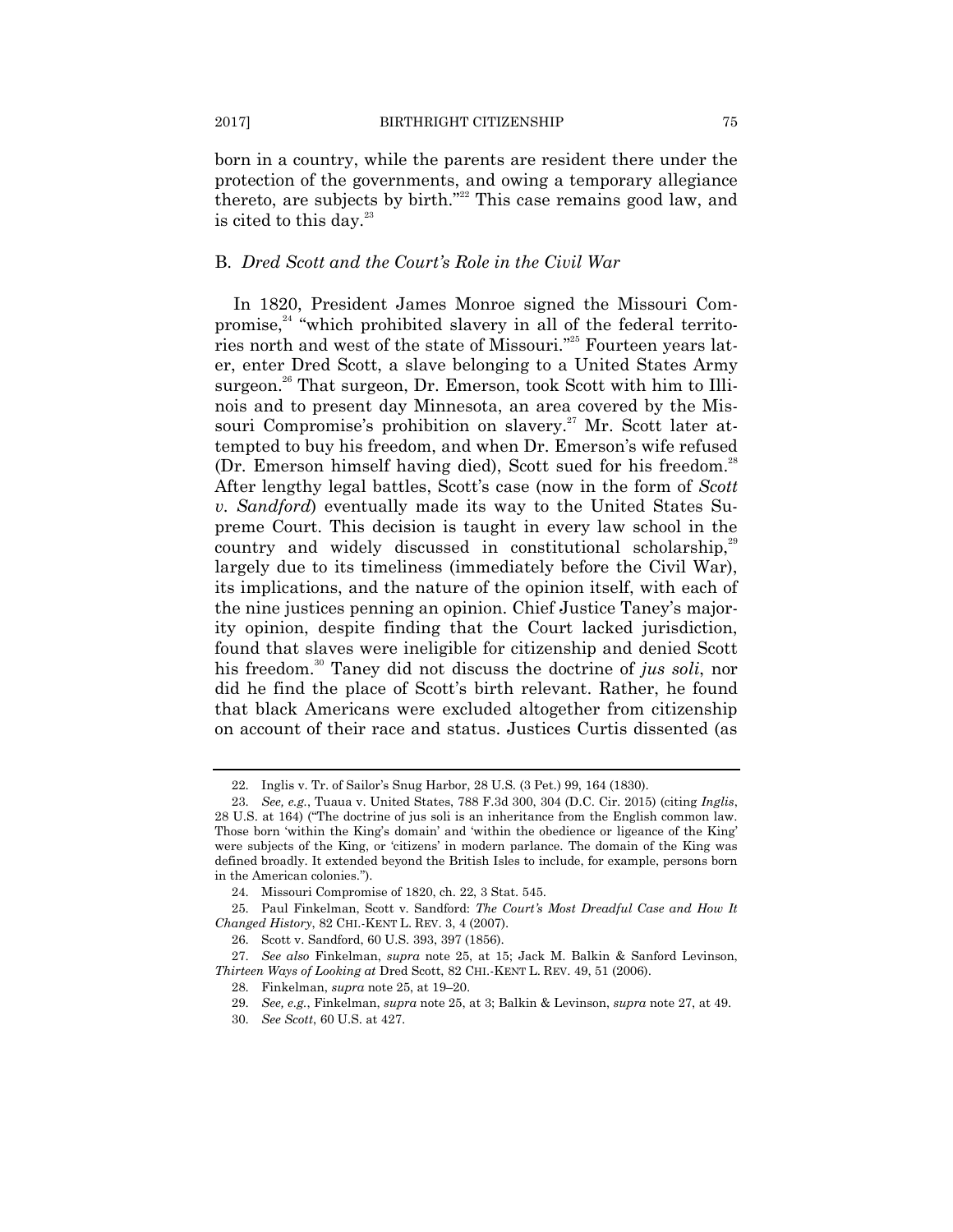did Justice McLean); in Justice Curtis' seventy-page dissent, he noted:

I can find nothing in the Constitution which, *proprio vigore*, deprives of their citizenship any class of persons who were citizens of the United States at the time of its adoption, or who should be nativeborn citizens of any State after its adoption; nor any power enabling Congress to disfranchise persons born on the soil of any State, and entitled to citizenship of such State by its Constitution and laws. And my opinion is, that, under the Constitution of the United States, every free person born on the soil of a State, who is a citizen of that State by force of its Constitution or laws, is also a citizen of the United States.

Curtis, then, had a fundamentally different understanding of citizenship—and the possibility of black citizenship—than Taney and the rest of the majority. To Curtis, the Constitution's use of "natural-born citizen" "assumes that citizenship may be acquired by birth. Undoubtedly, this language of the Constitution was used in reference to that principle of public law, well understood in this country at the time of the adoption of the Constitution, which referred citizenship to the place of birth."<sup>32</sup> The majority opinion was lauded by Southerners and many Northern Democrats, who "hoped it would forever end debate over slavery in the territories and, thus, eliminate the newly formed Republican Party as a political force in the North."<sup>33</sup> Republicans had a different plan, and the opinion simply fanned the flames of an increasingly fragile union of states: ―Though surely an exaggeration, it has been said that the case caused the Civil War. While other forces caused secession and the War, *Dred Scott* surely played a role in the timing of both." $34$ 

References to this decision are found throughout the Congressional Globe, even before the records of the 39th Congress and throughout Reconstruction.<sup>35</sup> Representative Calvin Chaffee, for example, explained that "[t]he  $\hat{dictum}$  of the Court is a very different affair from a *decision*,"<sup>36</sup> and that became the party line for Republicans seeking to use the opinion (and Justice Curtis' dis-

<sup>31.</sup> *Id.* at 576 (Curtis, J., dissenting).

<sup>32.</sup> *Id.*

<sup>33.</sup> Finkelman, *supra* note 25, at 5.

<sup>34.</sup> *Id.* at 3.

<sup>35.</sup> *See, e.g.*, CONG. GLOBE, 39th Cong., 1st Sess. 1116 (1866) (statement of Rep. Wilson) ("The opinion of the court was soon after given to the country, but instead of becoming a triumphant platform for the Democratic party, it proved to be the scaffold on which the party was executed.‖).

<sup>36.</sup> CONG. GLOBE, 35th Cong., 1st Sess. 854 (1858) (statement of Rep. Chaffee).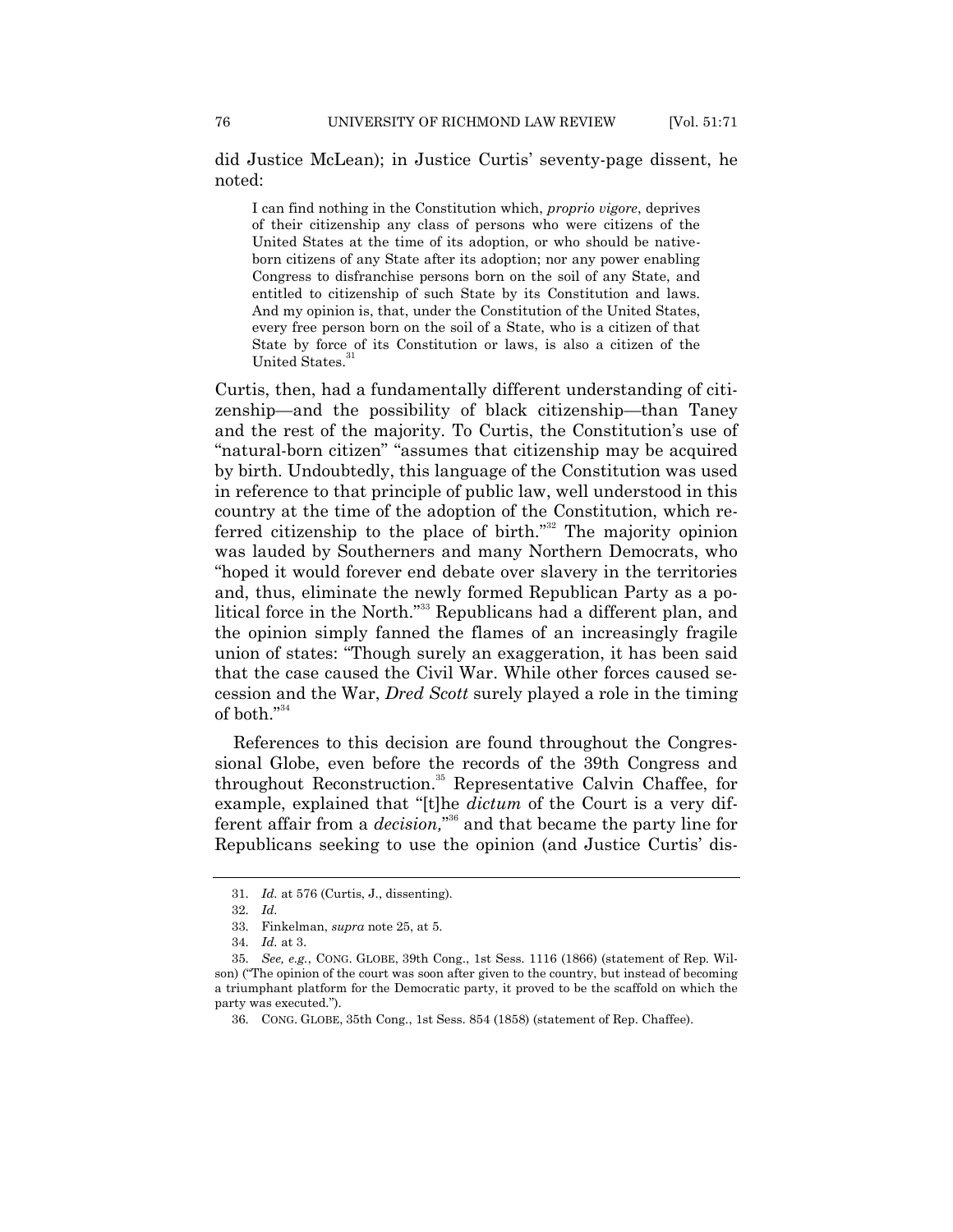sent) in their favor. The drafters of the Fourteenth Amendment often cited to the decision when probed on the necessity of the law. Cases following Reconstruction cited the decision as the impetus of the Reconstruction Amendments generally and the Fourteenth Amendment in particular.<sup>37</sup> Frederick Douglas "optimistically predicted that, in the long run, the decision would help the antislavery movement.... [T]his decision would lead to more support for abolitionists and thus put greater pressure on slavery."<sup>38</sup> And he was right, as the decade that followed brought about the bloodiest war in American history, but also brought with it the abolition of slavery and Reconstruction.

#### II. RECONSTRUCTION

#### A. *Attorney General Bates on Citizenship*

Edward Bates, a Republican Congressman from Missouri, unsuccessfully ran for his party's presidential nomination in 1860, but his loss was short-lived: President Lincoln appointed him Attorney General in  $1861$ .<sup>39</sup> Just one year into his appointment, Treasury Secretary Chase sent Bates a letter asking for his opinion on "whether or not *colored men* can be citizens of the United States.<sup>"40</sup> The question was posed in response to a ship commanded by a free black man detained off the coast of New Jersey. Bates explained: "The Constitution of the United States does not declare who are and who are not citizens, nor does it attempt to describe the constituent elements of citizenship. It leaves that quality where it found it, resting upon the fact of home-birth, and upon the laws of the several States.<sup>"41</sup> Drawing from *Calvin's Case*, he wrote that the Constitution "uses the word citizen only to express the political quality of the individual in his relations to

<sup>37.</sup> *See*, *e.g.*, *In re* Look Tin Sing, 21 F. 905, 909 (C.C.D. Cal. 1884) (Field, J., on circuit) ("The clause as to citizenship was inserted in the amendment not merely as an authoritative declaration of the generally recognized law of the country, so far as the white race is concerned, but also to overrule the doctrine of the Dred Scott Case, affirming that persons of the African race brought to this country and sold as slaves, and their descendants, were not citizens of the United States, nor capable of becoming such.")

<sup>38.</sup> Finkleman, *supra* note 25, at 12–13.

<sup>39.</sup> *Cabinet and Vice Presidents: Edward Bates (1793–1869)*, MR. LINCOLN'S WHITE HOUSE, http://www.mrlincolnswhitehouse.org/residents-visitors/cabinet-vice-presidents/ca binet-and-vice-presidents-edward-bates-1793-1869/ (last visited Feb. 17, 2017); *Edward Bates (1861–1864)—Attorney General*, MILLER CTR. OF PUB. AFFAIRS, UNIV. OF VA., http:// millercenter.org/president/essays/bates-1861-attorney-general (last visited Feb. 17, 2017).

<sup>40.</sup> Citizenship, 10 Op. Att'y Gen. 382, 382 (1862).

<sup>41.</sup> *Id*. at 385.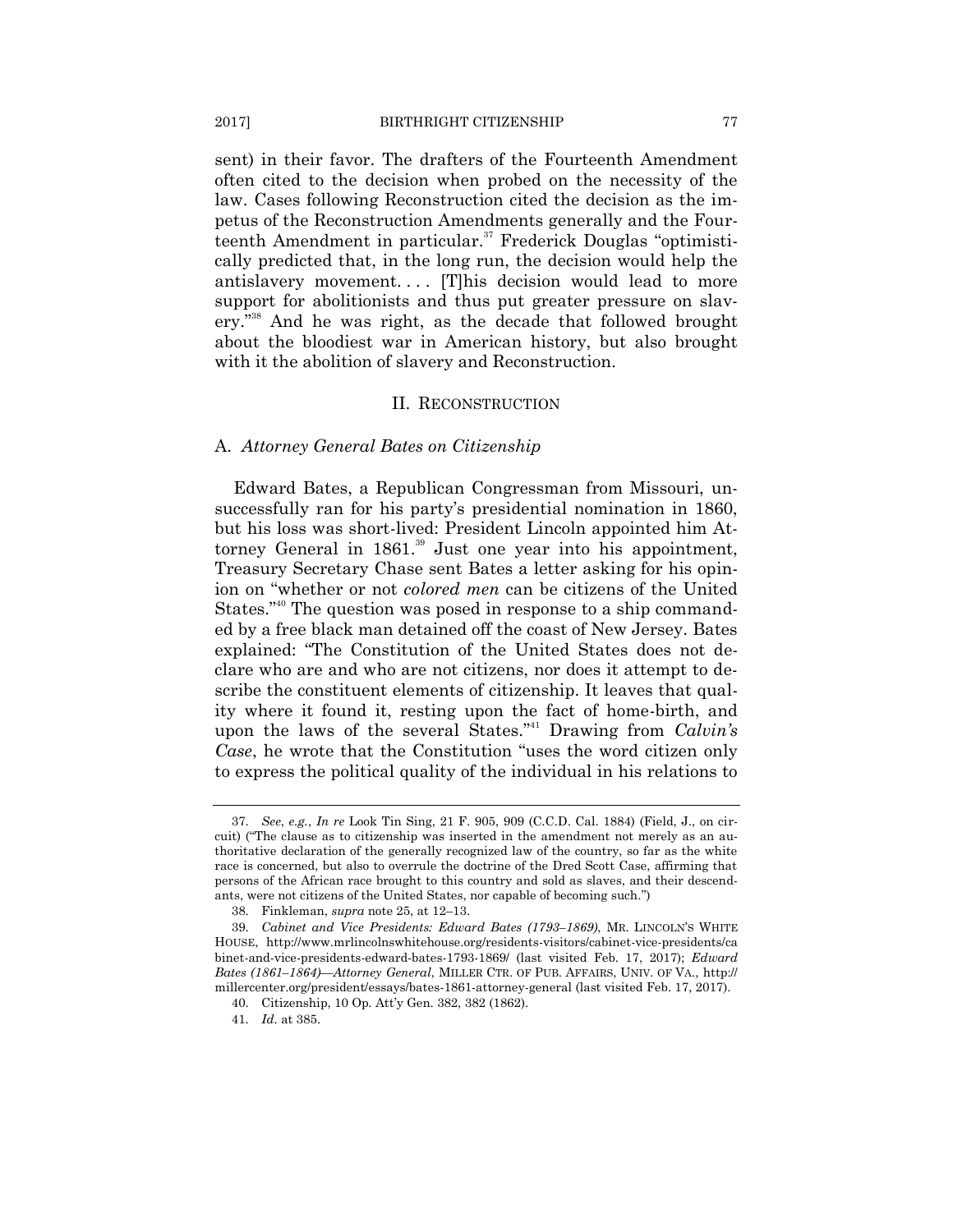the nation; to declare that he is a member of the body politic, and bound to it by the reciprocal obligation of allegiance on the one side and protection on the other."<sup>42</sup>

Much of Bates' opinion is devoted to traits or privileges of citizenship, and understandably focuses on correcting the dangerous notion that there is a lower, "denizen" class of black citizens, but one crucial passage provides insight on birthright citizenship as Bates understood it: "We have *natural born* citizens, not made by law or otherwise, but *born* . . . The Constitution itself does not *make* the citizens . . . It only intends and recognizes such of them as are natural—home-born; and provides for the *naturalization* of such of them as were ... foreign-born."<sup>43</sup> He continued:

[I]t is too late now to deny the political rights and obligations conferred and imposed by nativity; for our laws do not pretend to create or enact them, but do assume and recognize them as things known to all men, because pre-existent and natural; and therefore things of which the laws must take cognizance. . . . *[P]rima facie*, every person in this country is born a citizen.<sup>44</sup>

With that, Bates issued his opinion and answered Chase's question about black citizenship with a resounding "yes"—and gave a formal endorsement of birthright citizenship in the process.

### B. *The Civil Rights Act of 1866*

As Congress was drafting the Fourteenth Amendment, the Thirty-ninth Congress had already declared "all persons born in the United States and not subject to any foreign Power, excluding Indians not taxed . . . to be citizens of the United States" in the Civil Rights Act of 1866.<sup>45</sup> On January 5, 1866, Senator Lyman Trumbull (R-IL) introduced S. No. 61, a bill "to protect all persons in the United States in their civil rights and furnish the means of their vindication."<sup>46</sup> Trumbull believed the Citizenship Clause, which "declares that all persons of African descent shall be citizens of the United States," was "the basis of the whole bill."<sup>47</sup>

Senator Morrill (R-ME) found that the bill was "not an enactment in the sense of the law, in the sense of legislation, but a dec-

<sup>42.</sup> *Id.* at 388 (internal citation omitted).

<sup>43.</sup> *Id.* at 389.

<sup>44.</sup> *Id.* at 395–96.

<sup>45.</sup> CONG. GLOBE, 39th Cong., 1st Sess. 1115 (1866).

<sup>46.</sup> *Id.* at 129.

<sup>47.</sup> *Id.* at 474.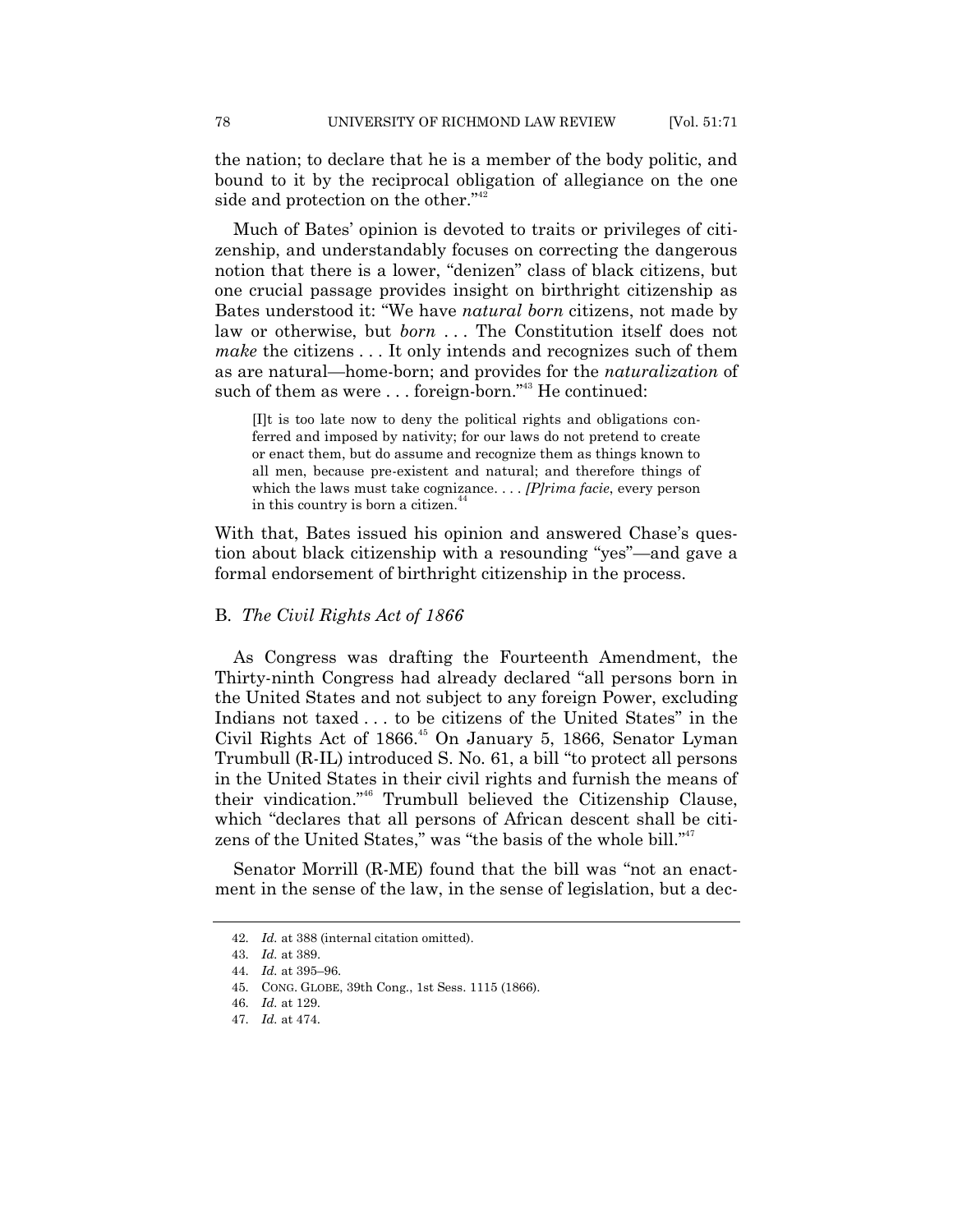laration of a grand, fundamental principle of law and politics,"<sup>48</sup> and hailed it as such. Responding to opposition from Senator Garrett Davis (D-KY), Morrill said:

As matter of law, does anybody deny here or anywhere that the native born is a citizen, and a citizen by virtue of his birth alone? . . . [Davis] has forgotten the grand principle both of nature and nations, both of law and politics, that *birth gives citizenship of itself*. . . Everywhere where the principles of law have been recognized at all, birth by its inherent energy and force gives citizenship . . . The Constitution speaks of "natural born," and speaks of them as citizens in contradistinction from those who are alien to us. Therefore, sir, this amendment, although it is a grand enunciation, although it is a lofty and sublime declaration, has no force or efficiency as an enactment. I hail it and accept it simply as a declaration.<sup>4</sup>

For purposes of citizenship, then, Senator Morrill understood birthright citizenship in the *jus solis* sense prior to Reconstruction and saw formal codification as nothing more than an affirmation of existing law. Trumbull generally agreed, noting that he and Morrill "desire to arrive at the same point precisely, and that is to make citizens of everybody born in the United States who owe allegiance to the United States."<sup>50</sup> The qualification Trumbull made was for foreign diplomats: "We cannot make a citizen of the child of a foreign minister who is temporarily residing here."<sup>51</sup>

Not everyone agreed with Senator Trumbull, with Senator Garrett Davis (D-KY) serving as the most vocal opponent. He challenged the proposition that the bill was merely declaratory law, and instead insisted that "Congress may create the [uniform] rule of naturalization]; it may prescribe the authority to make a citizen; but it cannot exercise that power itself. . . . Congress has no power to make a citizen."<sup>52</sup> Senator Davis was not alone in his objections,<sup>53</sup> but he was unable to convince the Senate; the bill passed on February 2, by a vote of thirty-three to twelve.<sup>54</sup>

As the bill proceeded to the House (where the citizenship clause was not heavily debated), Representative James Wilson (R-IA) concurred with Senator Morrill that the citizenship clause formally declared the already settled law: "This provision, I maintain, is

<sup>48.</sup> *Id.* at 570.

<sup>49.</sup> *Id.*

<sup>50.</sup> *Id.* at 572.

<sup>51.</sup> *Id.*

<sup>52.</sup> *Id.* at 597.

<sup>53.</sup> *See, e.g.*, *id.* at 600 (statement of Sen. Guthrie).

<sup>54.</sup> *Id.* at 606–07.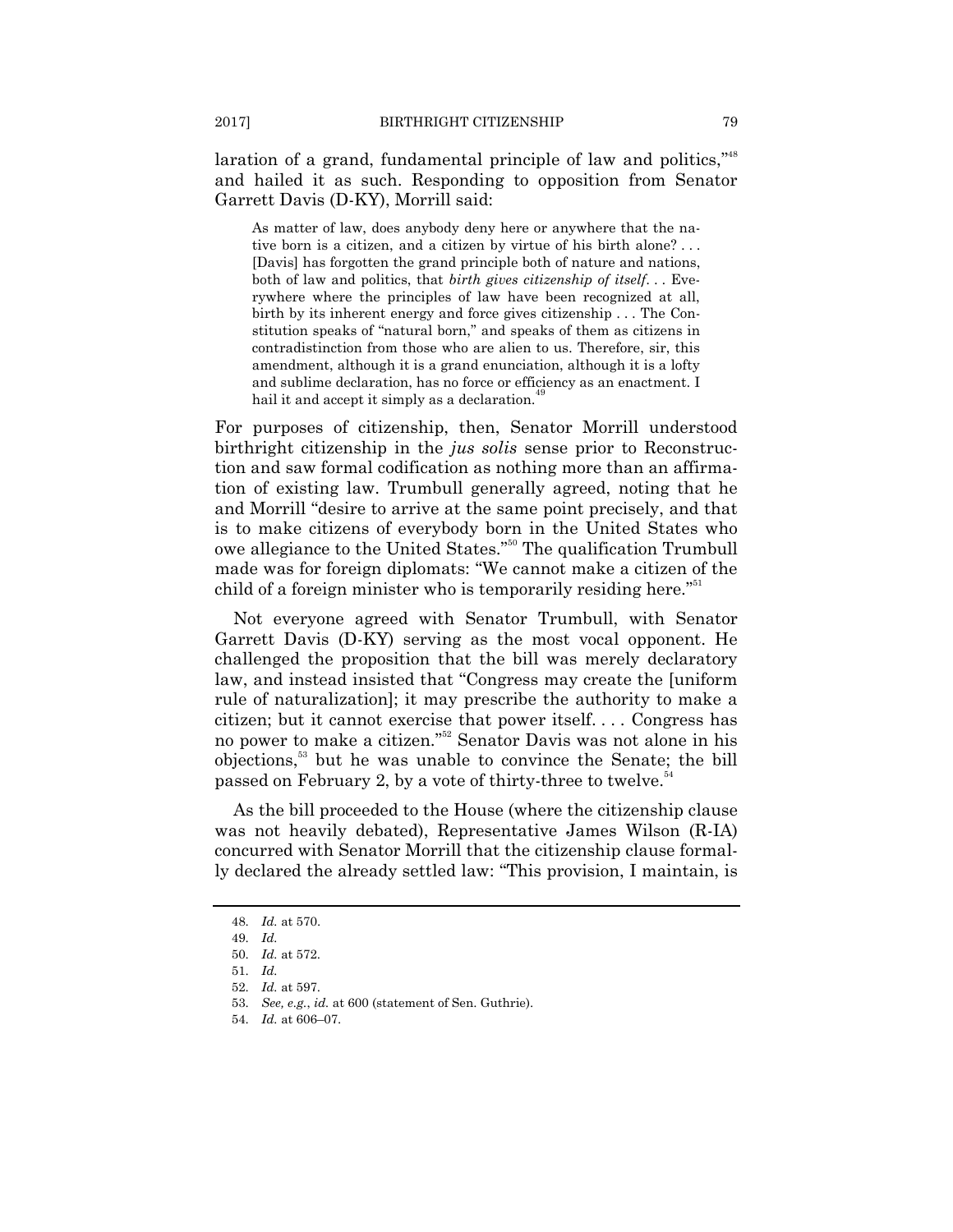merely declaratory of what the law now is."<sup>55</sup> Representative Wilson proceeded to cite relevant legal authority and precedent in support of his conclusion<sup>56</sup> before voting for the bill, which passed in the House on March 13 by a vote of 111–38 (with 34 not voting). $57$ 

Shocking members of both houses, President Johnson vetoed the Civil Rights Bill two weeks later, noting among his objections his concern with "granting" citizenship:

This provision comprehends the Chinese of the Pacific States, Indians subject to taxation, the people called Gypsies, as well as the entire race designated as blacks, people of color, negroes, mulattoes, and persons of African blood. Every individual of these races, born in the United States, is by the bill made a citizen of the United States. . . . The right of Federal citizenship, thus to be conferred in the several excepted races before mentioned, is now, for the first time, proposed to be given by law. If, as is claimed by many, all persons who are native-born, already are, by virtue of the Constitution, citizens of the United States, the passage of the pending bill cannot be necessary to make them such. If, on the other hand, such persons are not citizens, as may be assumed from the proposed legislation to make them such, the grave question presents itself, whether, when eleven of the thirty-six States are unrepresented in Congress, at this time it is sound policy to make our entire colored population and all other excepted classes citizens of the United States? 58

Thus, even President Johnson acknowledged the thesis of this essay; that is, many understood birthright citizenship as the existing law, merely declared in this bill, and even those that rejected that premise understood the effect of birthright citizenship. This portion of his veto seems to argue that the citizenship provision is either redundant (because it is already the law) or entrenches birthright citizenship without input from Southern representatives. Crucially, over these and President Johnson's other objections, Congress passed the Civil Rights Bill with the two-thirds majority required to override, and the Act became law on April 9, 1866.<sup>59</sup>

This discussion is valuable to the citizenship clause of the Fourteenth Amendment because the members drafting, debating, and passing the Act were, of course, those same members draft-

<sup>55.</sup> *Id.* at 1115.

<sup>56.</sup> *See id.* at 1116 (quoting 1 SHERWOOD'S BLACKSTONE 304).

<sup>57.</sup> *Id.* at 1367.

<sup>58.</sup> *Id.* at 1679.

<sup>59.</sup> *Id.* at 1809, 1861.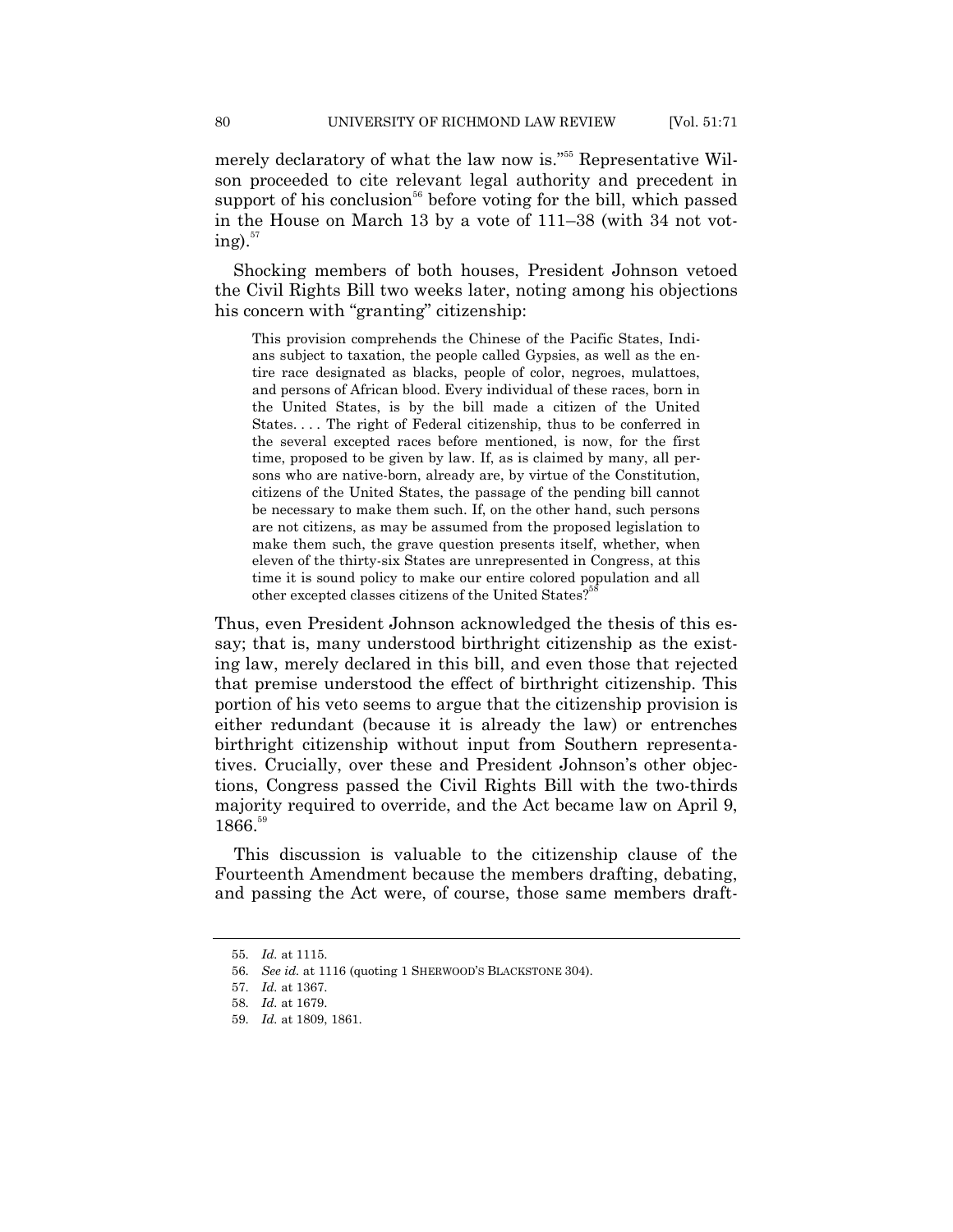ing, debating, and passing the amendment. Moreover, "the [Fourteenth Amendment's Citizenship] Clause was intended to entrench an earlier *statutory* citizenship guarantee in the Civil Rights Act of 1866."<sup>60</sup> Clearest of all, the United States Supreme Court noted that the two pieces of legislation were linked and its use of language was in no way coincidental: "The same congress, shortly [after passing the Civil Rights Act], evidently thinking it unwise, and perhaps unsafe, to leave so important a declaration of rights to depend upon an ordinary act of legislation, which might be repealed by any subsequent congress, framed the fourteenth amendment of the constitution."<sup>61</sup>

### C. *The Fourteenth Amendment's Section One*

One issue with analyzing the Fourteenth Amendment's citizenship debate is that the same members, having understood it during the Civil Rights Act, felt the matter was settled by the time the clause was introduced in this separate context. The "debate" on the clause was correspondingly much shorter than other provisions (i.e., the Equal Protection Clause debates). Nevertheless, Congress did introduce and discuss the amendment's citizenship provision, as outlined below. Introducing it on May 30, 1866, the clause's author Senator Jacob Howard (R-MI) explained:

I do not propose to say anything on that subject except that the question of citizenship has been so fully discussed in this body as not to need any further elucidation, in my opinion. This amendment which I have offered is simply declaratory of what I regard as the law of the land already, that every person born within the limits of the United States, and subject to their jurisdiction, is by virtue of natural law and national law a citizen of the United States.

That, in and of itself, is not only innocuous, it seems to support the premise that the Citizenship Clause—both in the Civil Rights Act (to which Howard refers) and the Fourteenth Amendment was merely declaring formally the established doctrine of *jus soli*. Howard did not stop there, though, and his next statement is the loose end to which birthright citizenship opponents cling: "This will not, of course, include persons born in the United States who are foreigners, aliens, who belong to the families of embassadors [sic] or foreign ministers accredited to the Government of the

<sup>60.</sup> Shawhan, *supra* note 16, at 2.

<sup>61.</sup> United States v. Wong Kim Ark, 169 U.S. 649, 675 (1898).

<sup>62.</sup> CONG. GLOBE, 39th Cong., 1st Sess. 2890 (1866).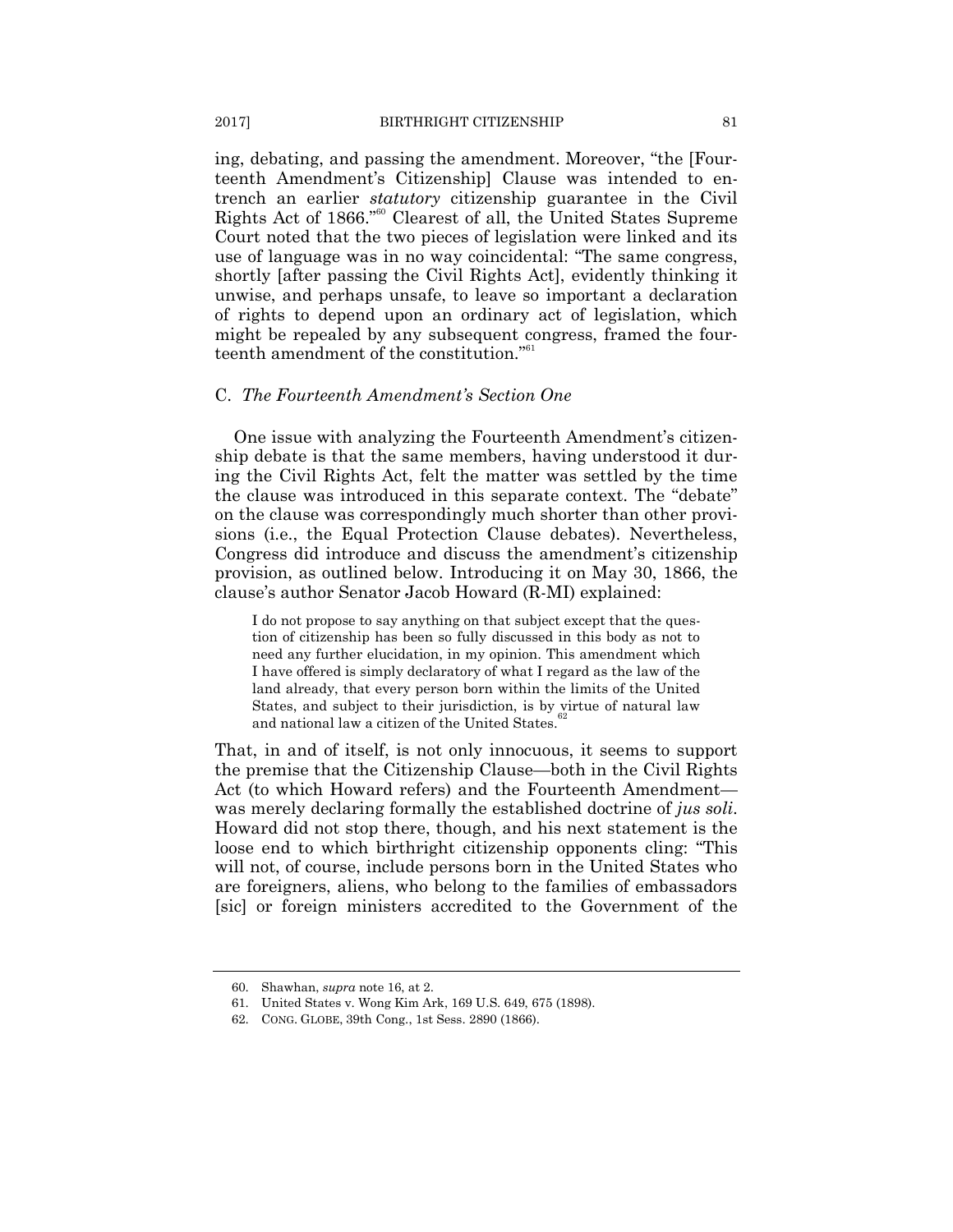United States, but will include every other class of persons."<sup>63</sup> Senator Howard's proposal was immediately discussed, but mainly within the context of the Indian population.<sup>64</sup>

Senator Cowan (R-PA), the first to give Senator Howard's clause a closer look, "supposed that every human being within their jurisdiction was in one sense of the word a citizen, that is, a person entitled to protection."<sup>55</sup> That concept frightened Cowan, who noted Chinese immigration to California, and feared that if a state "was likely to be invaded by a flood of Australians or people from Borneo, man-eaters or cannibals if you please, [that state] would have the right to say that those people should not come there."<sup>66</sup> He went on:

[T]here are nations of people with whom theft is a virtue and falsehood a merit. There are people to whom polygamy is as natural as monogamy is with us. It is utterly impossible that these people can meet together and enjoy their several rights and privileges which they suppose to be natural in the same society; and it is necessary . . . that society shall be more or less exclusive.

That xenophobia notwithstanding, over the course of the next few days, several other Senators weighed in on the matter, and in doing so lent no support to the concept that this proposed Citizenship Clause should (or would) remove the doctrine of *jus soli* from the established law.

Senator Conness (R-CA) responded immediately to Senator Cowan's fears about the impending invasion of his own California. He succinctly and directly addressed Senator Howard:

The proposition before us . . . relates simply in that respect to the children begotten of Chinese parents in California, and it is proposed to declare that they shall be citizens. We have declared that by law; now it is proposed to incorporate the same provision in the fundamental instrument of the nation. I am in favor of doing so. I voted for

<sup>63.</sup> *Id.*

<sup>64.</sup> *Id.* (statement of Sen. Doolittle) ("I presume the honorable Senator from Michigan does not intend by this amendment to include the Indians. I move, therefore, to amend the amendment—I presume he will have no objection to it—by inserting after the word 'thereof the words 'excluding Indians not taxed."); *id.* (statement of Sen. Howard) ("Indians born within the limits of the United States, and who maintain their tribal relations, are not, in the sense of this amendment, born subject to the jurisdiction of the United States. They are regarded, and always have been in our legislation and jurisprudence, as being quasi foreign nations.").

<sup>65.</sup> *Id.*

<sup>66.</sup> *Id.* at 2891.

<sup>67.</sup> *Id.*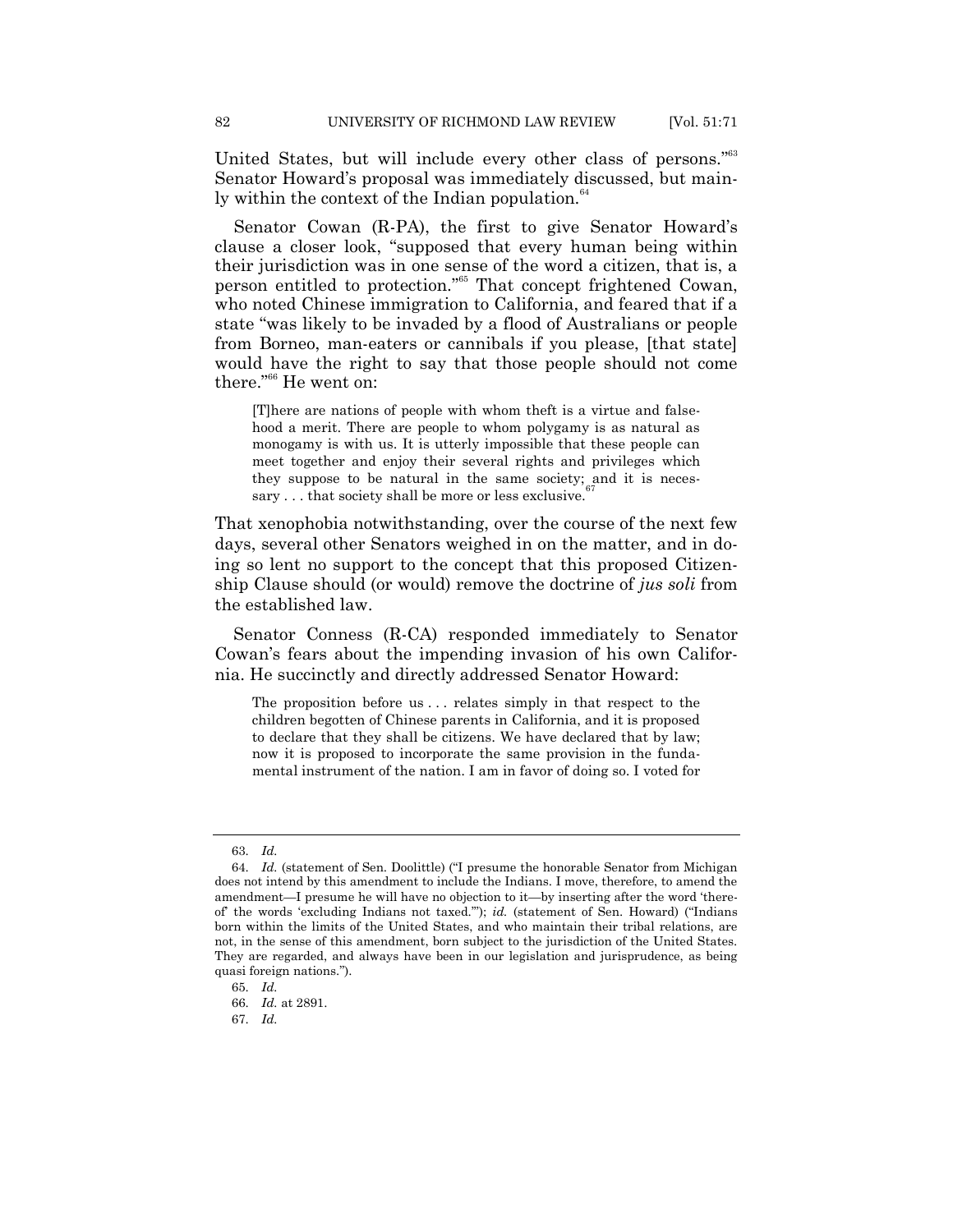the proposition to declare that the children of all parentage whatever, born in California, should be regarded and treated as citizens of the United States, entitled to equal civil rights with other citizens of the United States.

He then "beg[ged]" Senator Cowan not to concern himself with the Chinese, and noted with incredulity the notion that the United States was being overtaken by Gypsies and other immigrants while expressing his belief that these individuals must be protected in their civil rights.

Senator Reverdy Johnson, a *Democrat* (D-MD), followed Senator Conness' lead. Expressing concern for the lack of defined United States citizenship, he said:

Now, all that this amendment provides is, that all persons born in the United States and not subject to some foreign Power . . . shall be considered as citizens of the United States. . . . If there are to be citizens of the United States entitled everywhere to the character of citizens of the United States there should be some certain definition of what citizenship is, what has created the character of citizen as between himself and the United States, and the amendment says that citizenship may depend upon birth, and I know of no better way to give rise to citizenship than the fact of birth within the territory of the United States, born of parents who at the time were subject to the authority of the United States.<sup>4</sup>

Two weeks later, the Senate once again took up the issue of Senator Howard's Citizenship Clause. Senator Henderson (R-MO) began the discussion and was the last Senator to speak on the issue:

I propose to discuss the first section only so far as citizenship is involved in it. I desire to show that this section will leave citizenship where it now is. It makes plain only what has been rendered doubtful by the past action of the Government. . . . Justice McLean, in the Dred Scott case, said: "Being born under our Constitution and laws, no naturalization is required, as one of foreign birth, to make him a citizen. The most general and appropriate definition of the term citizen is a 'freeman."70

Henderson understood Justice McLean's dissent to mean "that any person, black or white, born upon the soil of a State, is a citizen of that State, unless he be born in slavery, and if he be born a slave, he becomes a citizen so soon as by the laws of the State he becomes a free man."<sup>71</sup> Thus, the citizenship debate ended with Senator Henderson's statement: "All born on the soil free are citi-

<sup>68.</sup> *Id.*

<sup>69.</sup> *Id.* at 2893.

<sup>70.</sup> *Id.* at 3031.

<sup>71.</sup> *Id.*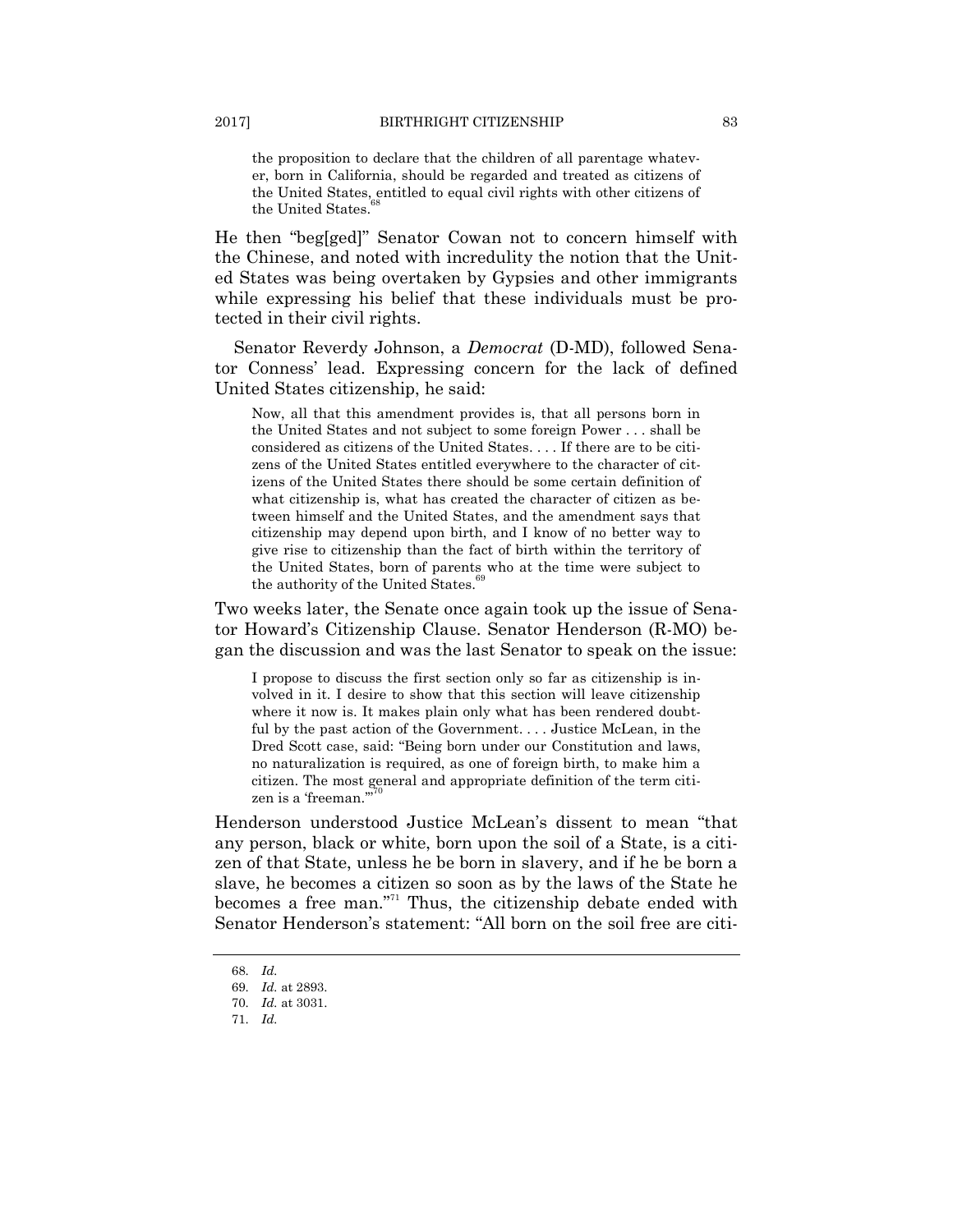zens of the respective States of their birth, and therefore citizens of the United States."<sup>72</sup>

### III. EVIDENCE OF PUBLIC MEANING

### A. *Scholarship*

Early Supreme Court cases used conventions of British common law to interpret it's constitutional meaning, including not only *Calvin's Case* but also Sir Edward Coke's report on the case, who insisted that the King's reciprocal obligations to a subject's allegiance protected the rights of any subject born within his domain.<sup>73</sup> Of course, it was not only the courts that seemed to adopt this understanding. Several prominent law review articles contribute to the discussion, with near unanimous support for the *jus*  soli understanding of citizenship.<sup>74</sup> Thus, pre-Reconstruction, the generally accepted public meaning of birthright citizenship was relatively unchallenged: "[A] child was a citizen at birth if born within the territory of a sovereign and under the sovereign's authority. This was true even if the child's parents were aliens."<sup>75</sup> Insofar as scholars can accurately provide evidence of public meaning, this understanding is supported by St. George Tucker,<sup>76</sup> William Rawle,<sup>77</sup> Joseph Story,<sup>78</sup> and James Kent:<sup>79</sup> "In drafting the Fourteenth Amendment, the framers drew on preexisting legal terminology. Hence, if 'jurisdiction' originally meant 'sover-

<sup>72.</sup> *Id.*

<sup>73.</sup> *See* Price, *supra* note 18, at 73–74; Nicole Newman, *Birthright Citizenship: The Fourteenth Amendment's Continuing Protection Against an American Case System*, 28 B.C. THIRD WORLD L.J. 437, 445 (2008).

<sup>74.</sup> For an overview of this literature, see Bernadette Meyler, *The Gestation of Birthright Citizenship, 1868–1898: States' Rights, the Law of Nations, and Mutual Consent*, 15 GEO. IMMIGR. L.J. 519, 532–37 (2001); John A. Hayward, *Who Are Citizens?*, 2 AM. L.J. 315, 317 (1885); Thomas P. Stoney, *Citizenship*, 34 AM. L. REG. 1, 1–2 (1886); D.H. Pingrey, *Citizens, Their Rights and Immunities*, 36 AM. L. REG. 539, 540 (1888); *cf.* Henry C. Ide, *Citizenship by Birth—Another View*, 30 AM. L. REV. 241, 241 (1896).

<sup>75.</sup> Matthew Ing, *Birthright Citizenship, Illegal Aliens, and the Original Meaning of the Citizenship Clause*, 45 AKRON L. REV. 719, 725 (2012).

<sup>76.</sup> 1 BLACKSTONE'S COMMENTARIES: WITH NOTES OF REFERENCE TO THE CONSTITUTION AND LAWS OF THE FEDERAL GOVERNMENT OF THE UNITED STATES; AND OF THE COMMONWEALTH OF VIRGINIA 152 (St. George Tucker ed., 1803).

<sup>77.</sup> WILLIAM RAWLE, A VIEW OF THE CONSTITUTION OF THE UNITED STATES OF AMERICA 236 (2d ed. 1829).

<sup>78.</sup> 3 JOSEPH STORY, COMMENTARIES ON THE CONSTITUTION OF THE UNITED STATES § 1646 (1833).

<sup>79.</sup> JAMES KENT, COMMENTARIES ON AMERICAN LAW 15 (William Kent ed., 9th ed. 1858).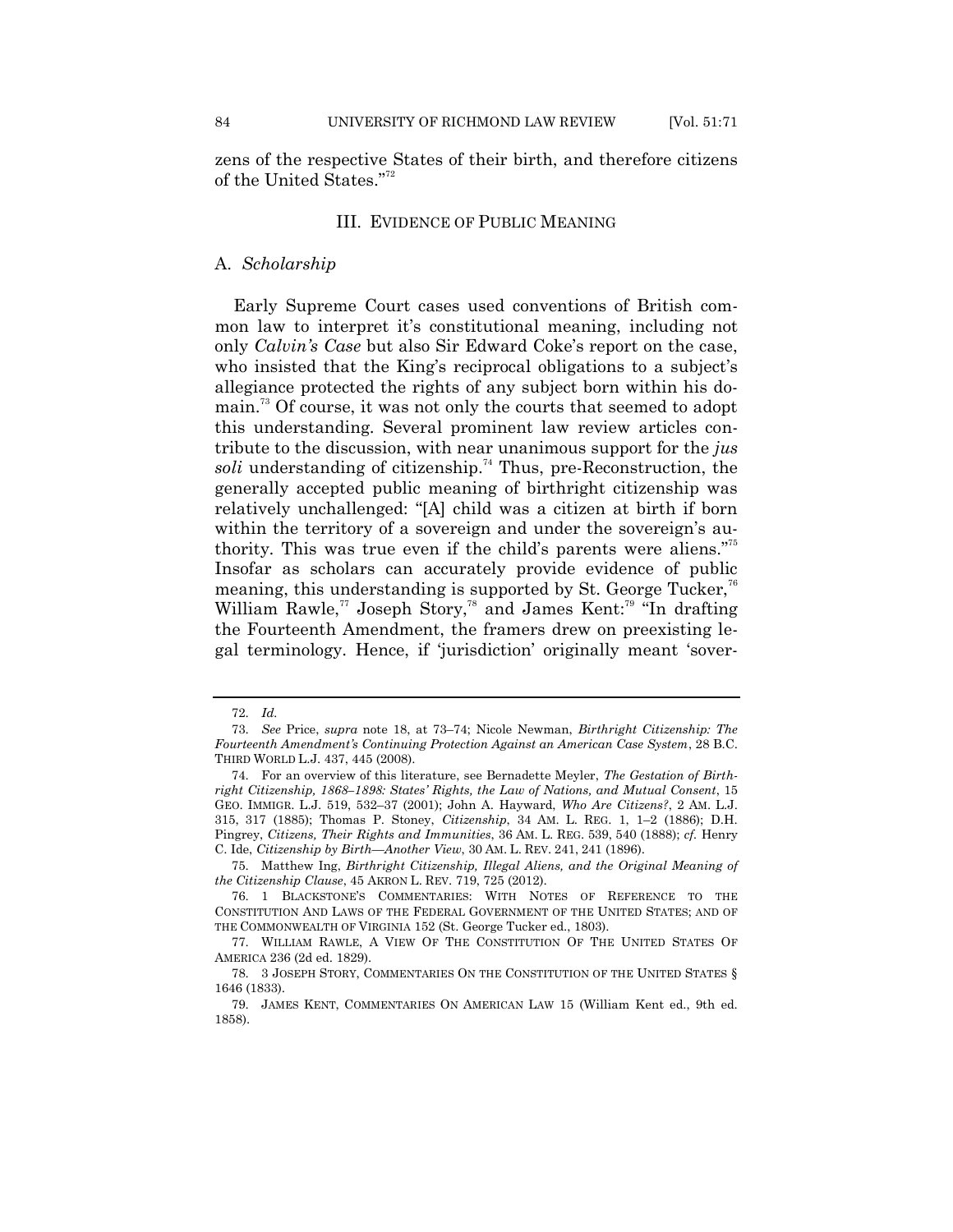eign authority' at the framing, we should expect to see this meaning used in antebellum discourse. A variety of sources demonstrate that it was."<sup>80</sup>

### B. *Court Cases*

Though not entirely helpful for understanding the Framer's intent surrounding birthright citizenship, Supreme Court decisions concerning citizenship (or, as in *The Slaughterhouse Cases*, cases that discuss the concept in dicta) help frame our understanding of the public meaning.

#### 1. The *Slaughterhouse Cases* (and Their Limited Utility)

In the *Slaughterhouse Cases*, just five years after the Fourteenth Amendment was ratified, the Court famously found that the Privileges or Immunities Clause did not protect citizens against state encroachment, but rather protected only those conferred by the federal government. $\delta$ <sup>81</sup> In dicta, the Court wrote that ―[t]he phrase, ‗subject to its jurisdiction' was intended to exclude from its operation children of . . . citizens or subjects of foreign States born within the United States."<sup>82</sup> Opponents of birthright citizenship argue that this is "as absolute and complete a statement as can be imagined, and it would deny birthright citizenship to a child born in this country to undocumented immigrants or to a transient alien mother.<sup>383</sup> As further proof, opponents point to *Minor v. Happersett*, decided just two years after *Slaughterhouse*, where the same Court "expressly recognized the existence of ‗doubts' that citizenship was automatic for ‗children born within the jurisdiction without reference to the citizenship of their parents,' after noting that citizenship attaches only when the immigrant owes 'allegiance' to this country."<sup>84</sup>

While noting the non-binding nature of these provisions, Gerald Walpin argues that both opinions "should be considered authoritative insofar as they were expressed by Justices who lived through the enactment of the provision they were construing, and

<sup>80.</sup> Ing, *supra* note 75, at 725–29 (discussing treatises and state court opinions on the subject).

<sup>81.</sup> 83 U.S. 36, 73, 80 (1873).

<sup>82.</sup> *Id*.

<sup>83.</sup> Walping et al., *supra* note 5, at 18.

<sup>84.</sup> *Id.* (quoting Minor v. Happersett, 88 U.S. 162, 167–68 (1875)).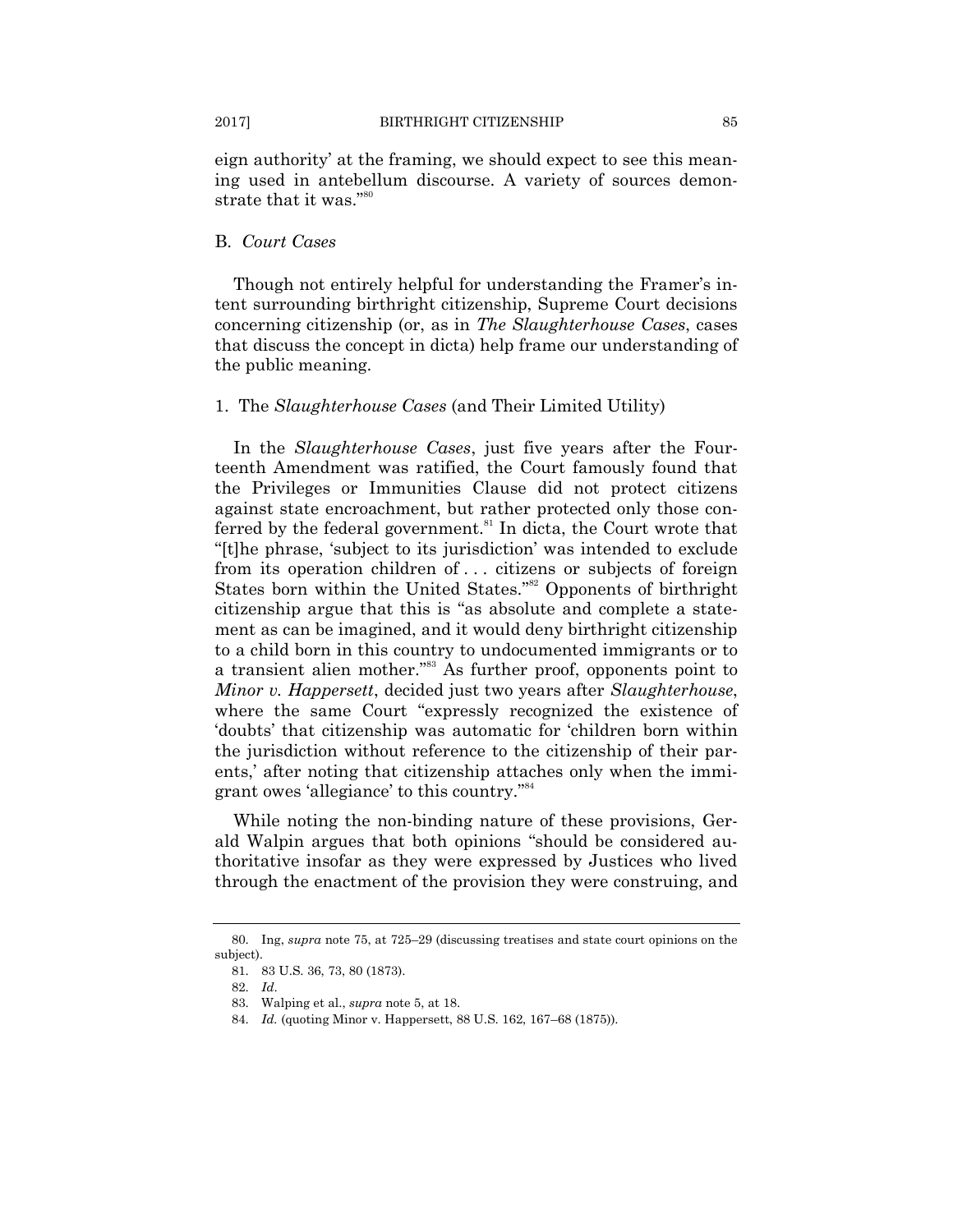thus were well positioned to comprehend the meaning and intention of the words."<sup>55</sup> If that was all the Court said on the matter during the decades immediately following Reconstruction, that would seem a valid proposition. However, that was not the end of the discussion, even in that case. Mr. Justice Field, in a dissenting opinion, in which Chief Justice Chase and Justices Swayne and Bradley concurred, said of the same clause: "It recognizes in express terms, if it does not create, citizens of the United States, and it makes their citizenship dependent upon the place of their birth, or the fact of their adoption, and not upon the constitution or laws of any state or the condition of their ancestry."<sup>86</sup> What's more, the Court backed away from the majority *Slaughterhouse*  decision and, in later cases, seemingly directly overruled that portion of the decision that addressed birthright citizenship.

In 1884, Justice Field was on circuit in California and heard the case of *In re Look Tin Sing* concerning the citizenship of a child born in the United States of Chinese parents.<sup>87</sup> To use Walpin's own words, Justice Field's decision on the matter is as absolute and complete a statement on the matter as could be imagined, especially since the case was specifically about birthright citizenship.<sup>88</sup> Quoting the Citizenship Clause of the Fourteenth Amendment, Field explains: "This language would seem to be sufficiently broad to cover the case of the petitioner. He is a person born in the United States."<sup>89</sup> He goes on to explain the phrase "subject to the jurisdiction thereof":

They alone are subject to the jurisdiction of the United States who are within their dominions and under the protection of their laws, and with the consequent obligation to obey them when obedience can be rendered; and only those thus subject by their birth or naturalization are within the terms of the amendment. 90

Justice Field listed those children that would *not* be guaranteed citizenship by virtue of their birth: (1) "children born in the United States of persons engaged in the diplomatic service of foreign governments, such as ministers and ambassadors"; $^{91}$  (2)

<sup>85.</sup> *Id.* ("Note that, because the meaning of the Birthright Citizenship provision did not determine the outcome in either case, the Court's statements in both decisions are dicta, not binding holdings.‖).

<sup>86</sup>*. Slaughterhouse*, 83 U.S. at 95.

<sup>87.</sup> *In re* Look Tin Sing, 21 F. 905 (C.C.D. Cal. 1884).

<sup>88.</sup> Walping et al., *supra* note 5.

<sup>89.</sup> *In re* Look Tin Sing, 21 F. at 906 (C.C.D. Cal. 1884).

<sup>90.</sup> *Id.*

<sup>91.</sup> *Id.*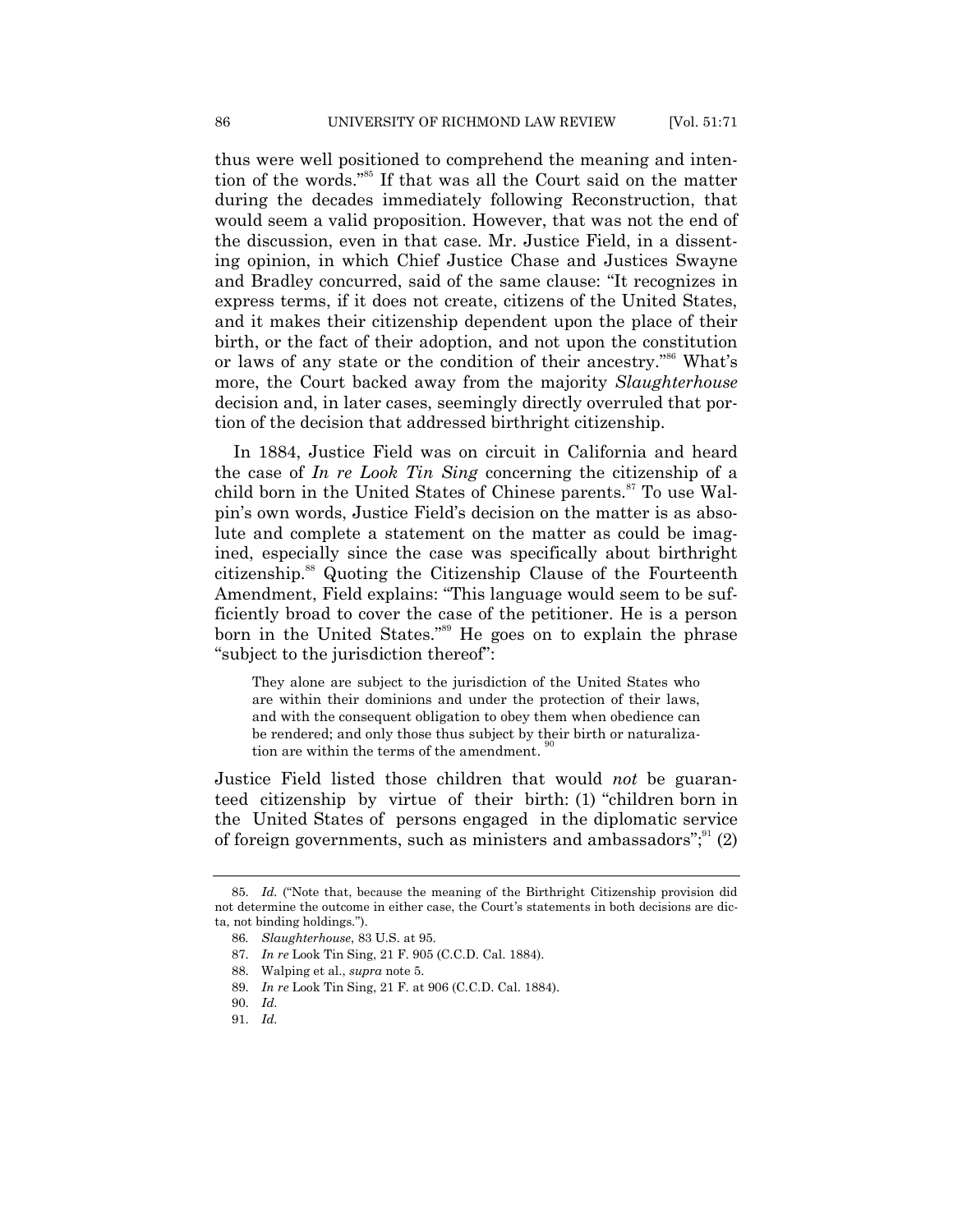―[p]ersons born on a public vessel of a foreign country, while within the waters of the United States, and consequently within their territorial jurisdiction";<sup>32</sup> (3) persons who, though born or naturalized in the United States, have renounced their allegiance to our government, and thus dissolved their political connection with the country."<sup>93</sup> Directly contradicting the *Slaughterhouse Cases*, Justice Field explains:

[T]he words in the fourteenth amendment, "subject to the jurisdiction thereof,"... do not exclude the petitioner from being a citizen. He is not within any of the classes of persons excepted from citizenship, and the jurisdiction of the United States over him at the time of his birth was exclusive of that of any other country.<sup>5</sup>

Of course, Justice Field's opinion is not that of the Court, but rather his opinion binding only on courts within the California Circuit Court's jurisdiction. But it does effectively demonstrate that not all justices agreed with the *Slaughterhouse* dicta's treatment of the Citizenship Clause.

#### 2. *United States v. Wong Kim Ark*

Two months after *Look Tin Sing*, in November 1884, the Court (and not simply Justice Field) issued some guidance in *Elk v.*  Wilkins.<sup>95</sup> Opponents of birthright citizenship also cite to this decision as proof positive that the Court (and public meaning at the time) understood the Citizenship Clause as reported in the *Slaughterhouse* dicta. This mistakes the *facts* of the case; John Elk was a Winnebago Indian, born on an Indian reservation, who later renounced his tribal allegiance in an effort to gain U.S. citizenship.<sup>96</sup> Thus, when the Court found that Mr. Elk was not a citizen of the United States under the Fourteenth Amendment, it did so within the context of the contentious debate surrounding the sovereignty of Indian tribes and the reach of the court system within that sovereignty.<sup>97</sup>

<sup>92.</sup> *Id.*

<sup>93.</sup> *Id.* at 907.

<sup>94.</sup> *Id.* at 908–09.

<sup>95.</sup> 112 U.S. 94 (1884).

<sup>96.</sup> *Id.* at 94–95.

<sup>97.</sup> *Id.* at 109; *see also* CONG. GLOBE, 39th Cong. 1st Sess. 2895 (1866) (statement of Sen. Howard) ("I am not yet prepared to pass a sweeping act of naturalization by which all the Indian savages . . . are to become my fellow-citizens."); *id.* at 2897 (statement of Sen. Doolittle) (classifying Indians as "utterly unfit to be citizens of the United States").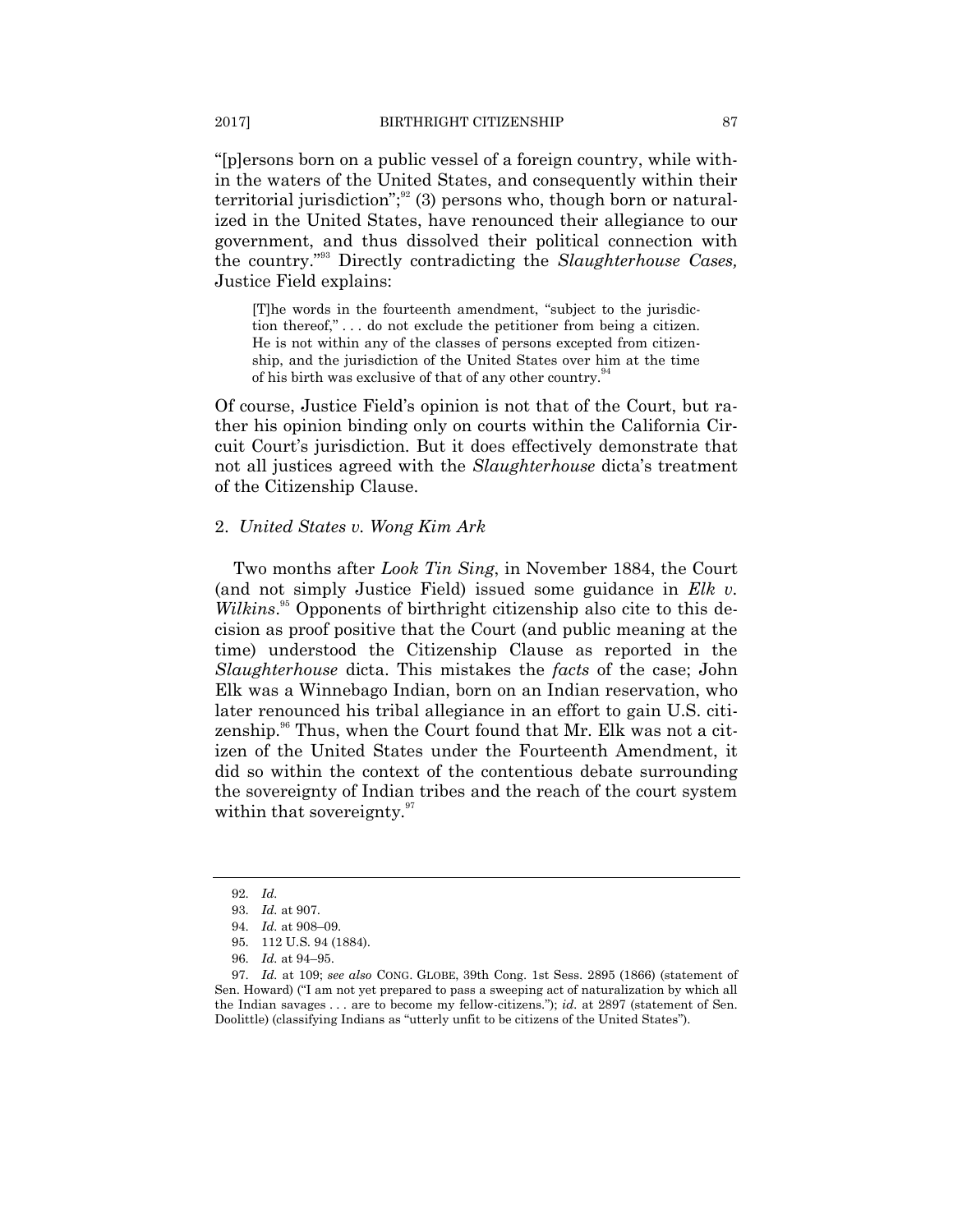Conversely, in *United States v. Wong Kim Ark*<sup>38</sup>, the Court squarely and definitively addressed the issue of birthright citizenship in facts nearly identical to *Look Tin Sing*; that is, the Court was asked to decide whether Ark, a child born in the United States to Chinese parents, was a United States citizen.<sup>99</sup> After Ark left to visit China temporarily and sought to return, he was denied reentry "upon the sole ground that he was not a citizen of the United States."<sup>100</sup> Distinguishing *Elk* was simple and succinct: ―The decision in *Elk v. Wilkins* concerned only members of the Indian tribes within the United States, and had no tendency to deny citizenship to children born in the United States of foreign parents of Caucasian, African, or Mongolian descent, not in the diplomatic service of a foreign country.<sup>"101</sup> The Court found: "In the fore front, both of the Fourteenth Amendment of the Constitution, and of the Civil Rights Act of 1866, the fundamental principle of citizenship by birth within the dominion was reaffirmed in the most explicit and comprehensive terms."<sup>102</sup> The majority continued:

As appears upon the face of the amendment, as well as from the history of the times, this was not intended to impose any new restrictions upon citizenship, or to prevent any persons from becoming citizens by the fact of birth within the United States, who would thereby have become citizens according to the law existing before its adoption. It is declaratory in form, and enabling and extending in effect.

The Court further distanced itself from *Slaughterhouse*, noting the non-binding nature of the Citizenship Clause discussion. Citing Chief Justice John Marshall, the Court noted the maxim:

[N]ot to be disregarded, that general expressions, in every opinion, are to be taken in connection with the case in which those expressions are used. If they go beyond the case, they may be respected, but ought not to control the judgment in a subsequent suit when the very point is presented for decision.<sup>104</sup>

That maxim is of great use in this essay, because if the best arguments against birthright citizenship, each discussed above, are found in dicta, and in minority theories, they are indeed respected, but do not control the judgment of this subsequent debate.

<sup>98.</sup> 169 U.S. 649 (1898).

<sup>99.</sup> *Id.* at 652–53.

<sup>100.</sup> *Id.* at 653.

<sup>101.</sup> *Id.* at 682.

<sup>102.</sup> *Id*. at 675.

<sup>103.</sup> *Id.* at 676.

<sup>104.</sup> *Id.* at 679 (quoting Cohens v. Virginia, 19 U.S. (6 Wheat.) 264, 399 (1821)).